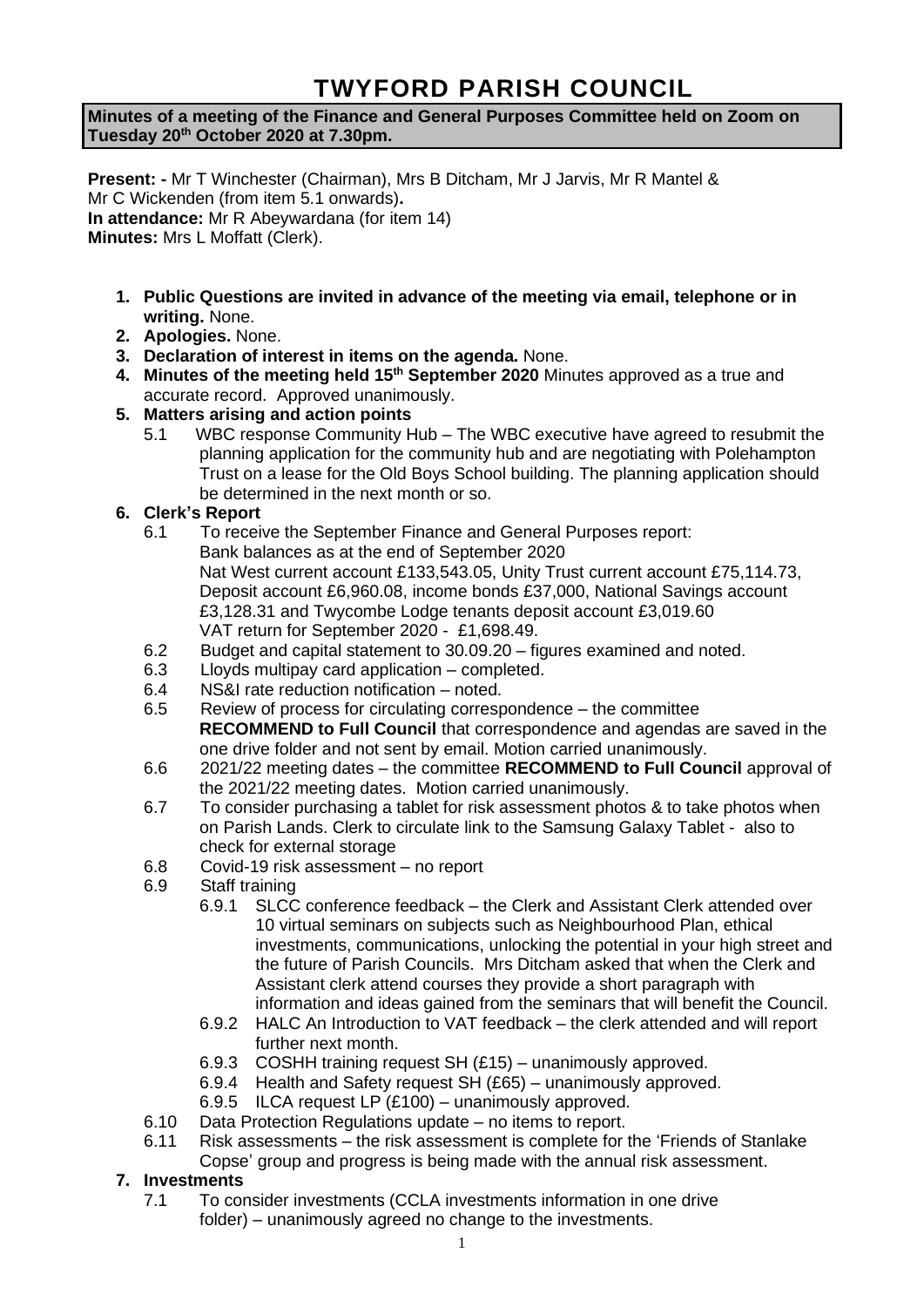- **8. Citizen of the year award** presentation in absence of Twyford Together awards ceremony. Arrangements are in progress.
- **9. Website** Historical conservation page the draft page was well received. It contains information on Twyford's conservation areas and an interactive map from Parish Online showing Twyford's listed buildings. The committee agreed to change the website 'Neighbourhood Plan' heading to 'Planning' and then list underneath 'Neighbourhood Plan' and 'Conservation Areas and Listed Buildings'. Changes proposed by Mr C Wickenden, seconded Mrs B Ditcham Motion carried unanimously
- **10. Neighbourhood Plan Grant Application update** (CW) A further consultancy quote has been sought. The Planning & Amenities committee will be recommending approval of the O'Neil quote. The clerk asked for copies of the quotes so that they can be kept on file.

## **11. Review of Policies**

11.1 Investment policy – Mr J Jarvis will be circulating a draft policy before the next meeting.

#### **12. To review draft amended standing orders** (one drive folder)

[They now include the Neighbourhood Plan sub committee terms of reference and for the Finance committee to applying for grants and funding] The committee **RECOMMEND to Full Council** approval of the amended standing orders. Motion carried unanimously.

## **13. Grant Requests**

13.1 ARC application – Proposed Mrs B Ditcham, seconded Mr J Jarvis to **RECOMMEND to Full Council** a grant of £1,000. Motion carried unanimously.

**14. Item from Full Council meeting** – to consider changing the standing orders to limit the length of time a councillor may serve as Chairman or Vice Chairman to the council or committee (information in one drive folder). The committee considered the documents from HALC and trainer Kim Bedford. Pros and cons have also been listed and it was agreed to add the disadvantage - 'The choice of candidates is reduced by one'. Mr R Mantel brought information to the attention of the committee that he had sought from HALC. The email stated that any such Standing Order would not be legally enforceable.

Mr R Abeywardana commented that the HALC statement would be the same for many of the Councils Standing Orders. They are policies of the Council and the Council would have an obligation to follow the policies that they have drafted. He said that the Council need to look at how things can be improved, change and benefit from new thought.

Mr Winchester asked 'Can we enforce a limit on the number of consecutive terms?'. Mr Abeywardana stated that this is not a legal issue, he said it's policies and procedures, it's about what the Council want to do. Mr Abeywardana said this is about instigating change, exciting and fresh ideas, encouraging people to give it a go and have a chance. Mrs Ditcham said that the Council should be more overt about the Chairman election process and make councillors aware that they have a responsibility to think seriously about who they are electing. The Chairman is not doing the job by themselves - we have a Council. Mr Abeywardana expressed concerns that its awkward and people feel they are stepping on someones toes. He stated there won't be change without putting this is writing. Mr Jarvis said there is an inertia, a tendency for things to remain unchanged.

Mr Wickenden said that the Council needs to make sure there is a contested election every four years to encourage new blood. He said that change won't happen by changing the standing orders. People are not queuing up to take on these roles!

Mrs Ditcham reported that the political Councils do change.

Mr Winchester suggested that the Council have a discussion as had been requested. Mr Mantel said that the committee have a duty to make a recommendation to the Full Council. They have the full facts. Mr R Mantel proposed that the committee remain with the recommendation form the July meeting. The decision is with the Full Council -they have the full power of the decision.

Mr Abeywardana stated that people that are new need to make this decision. The Finance committee is not diverse and does not represent the new councillors that have joined the Council. The Finance committee is formed from senior councillors. It [the standing order] forces change.

The committee agreed to **RECOMMEND to Full Council** no change to the standing orders and not to limit the term of consecutive office years for Council Chairman and Vice Chairman. Motion carried nem con.